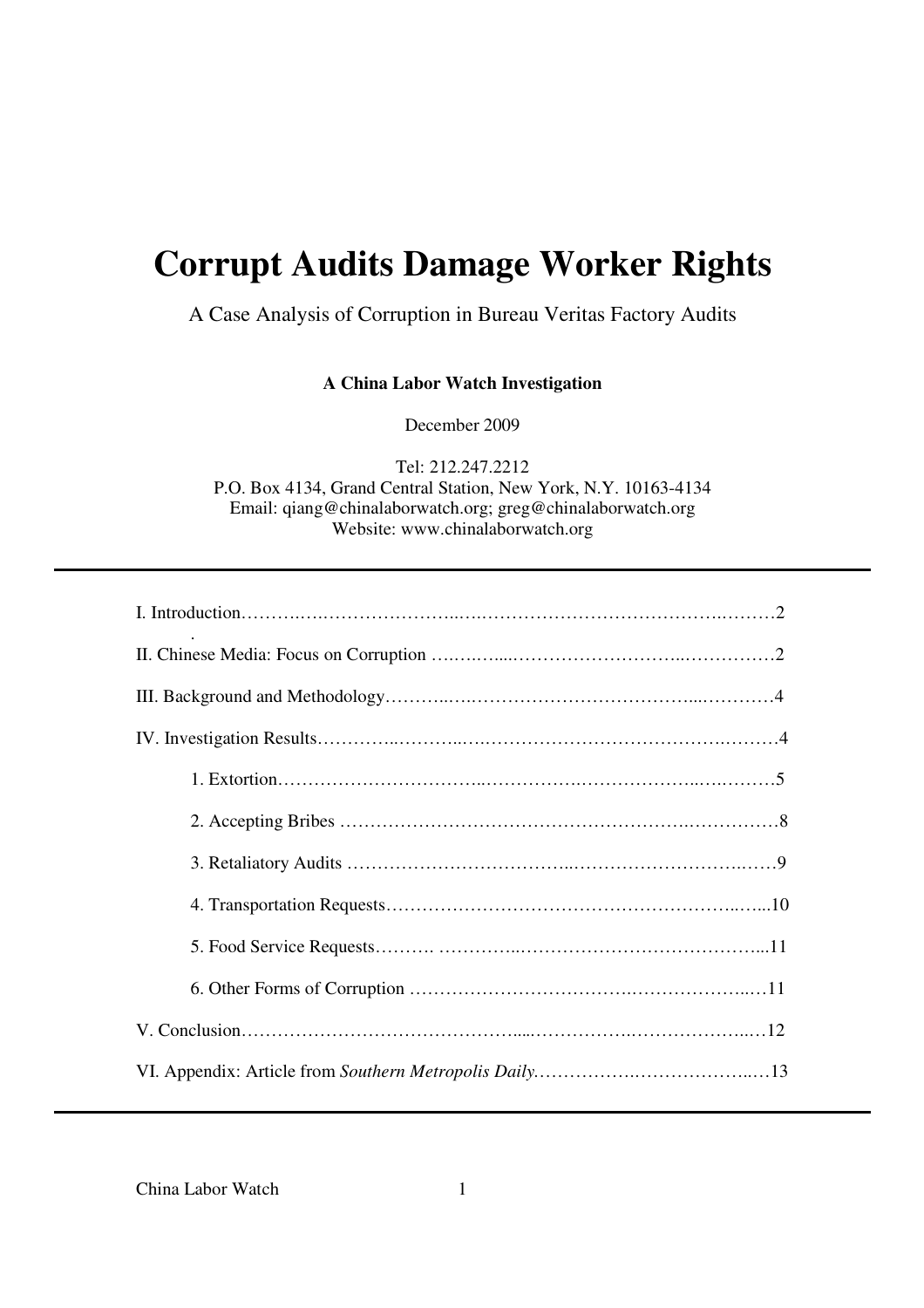## **I. Introduction**

Implementation of corporate responsibility codes at present hinges on the factory audit. This is a process by which a team of auditors travels to a given factory to see if the factory is compliant with all of a corporation's codes, as well as national and international laws. Audits are a window into the inner workings of a Chinese factory for corporations and consumers who are located across the world. They are also a way for workers to communicate with the corporations for whom they are producing goods. They are a means of guaranteeing that worker's rights are respected and one major way that corporations can monitor their sourcing.

China Labor Watch has a long-term mission of improving working and living conditions in China, and encouraging corporations to comply with Chinese labor law as well as their own social responsibility standards. CLW frequently launches investigations of factories. The results of its investigations are often significantly different from those of the audits conducted by third party auditors for multinational corporations. CLW has investigated this discrepancy and found that the primary reasons are auditor corruption and lack of technical skills.

The failure of the audit system undermines corporate standards and contributes to poor working conditions. Corporations that legitimately seek to implement corporate responsibility by supplementing audit data will need to pay associated costs and this is a competitive disadvantage. Factories that pass audits by means of bribery also have an unfair competitive advantage, because factories that do pay for better conditions must accept orders at the same low prices as factories that do not pay these costs.

This report is an analysis of different forms of corruption that undermine the factory audit process, including extortion, bribery, improper conduct during audits and exchange of other gifts between auditors and factory management. The investigation focuses on auditors employed by Bureau Veritas (BV), one of the largest auditing firms in the world. In an investigation from 2007-09, BV had the most instances of possible corruption, and of 19 BV audits investigated by CLW, 10 or 53% yielded significant evidence of corruption.

CLW encourages corporations that source from any factories named in the report to conduct independent follow up investigations in order to verify that existing audit data reflects actual conditions in these factories.

# **II. Chinese Media: Focus on Corruption**

On August 5<sup>th</sup>, the Shenzhen edition of *Southern Metropolis Daily* published an article titled "Refuse Extortion and Fail Audits: Factory Names International Certification Company in Complaint of Unethical Audit Behavior, Still No Response from Company." In the article, Yangguang Plastic Factory in Longgang District, Shenzhen City claimed to have failed four audits because it refused to give bribes to Bureau Veritas auditors, and to have subsequently lost orders that led the factory to bankruptcy. Corruption, a significant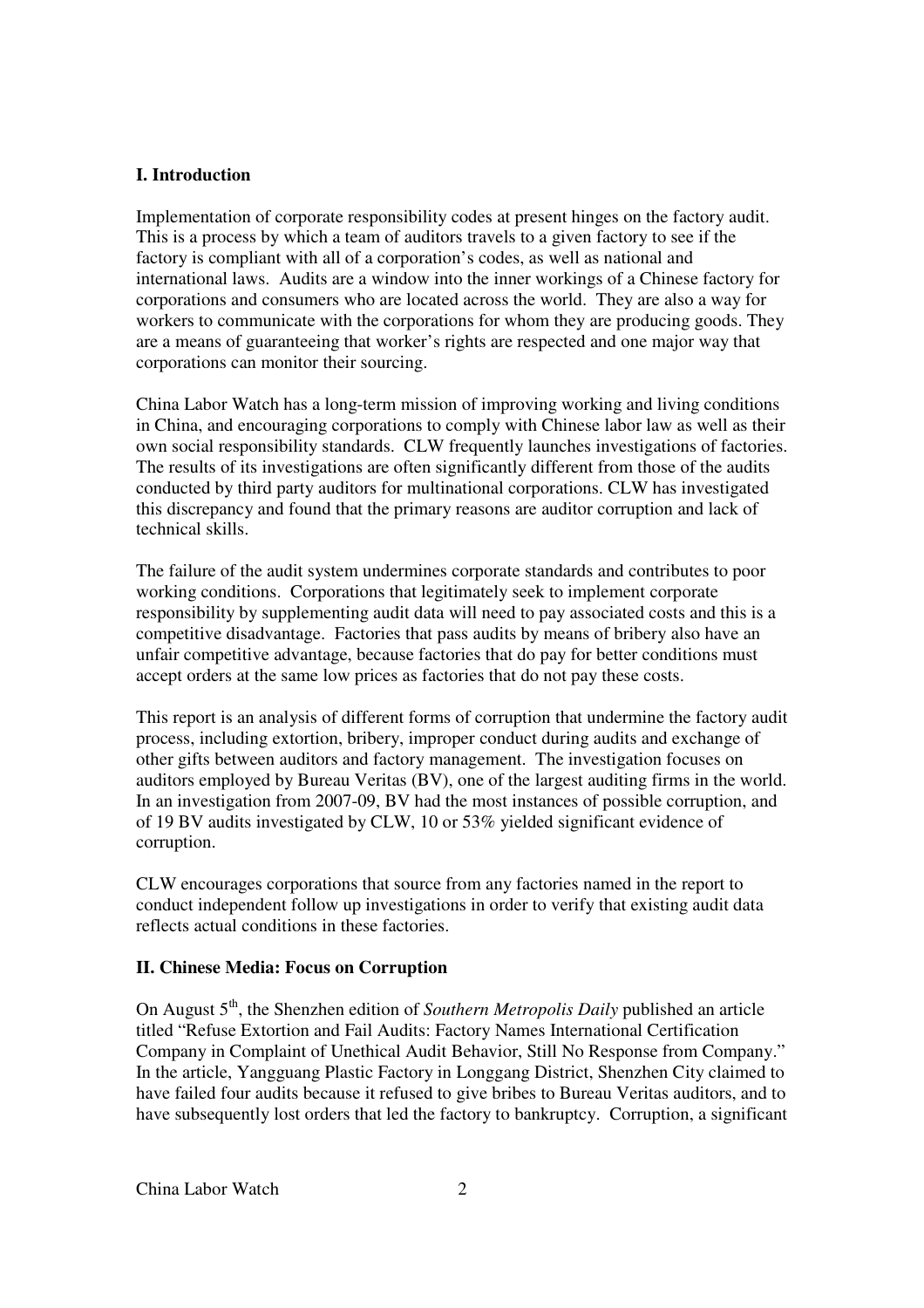part of the production landscape in China, but it rarely hits newspaper headlines, making this story one of particular interest. A translation of the article is included as an appendix to this report.

During Yangguang's first BV audit last November, auditors mentioned that an outside consulting company could help the factory to pass its audit. After the failed audit, factory managers received calls from a consulting company that claimed it could guarantee a successful second audit if the factory paid 30,000 RMB (\$4,412). The factory refused, and failed the second audit too. Following this second failure, the factory recorded one of the calls with the consulting company, this time with a demand for 70,000 RMB (\$10,294) for a guaranteed pass. BV itself paid for a third audit in which an independent third-party monitor from the International Council of Toy Industries (ICTI) accompanied the auditors. Once more, the factory failed. The factory claimed that in this and a subsequent fourth audit, BV auditors took a retaliatory attitude toward the factory, leading the factory to fail and subsequently move to the brink of bankruptcy.

Both workers and management at Yangguang Factory believe that BV is responsible for the factory's current condition. "The BV Shenzhen subsidiary auditors are severely discriminatory, and unable to uphold ethical standards in their audits," stated the Yangguang Factory Union. They blame BV's auditors, who they claim arrived at the factory in expensive Audi cars looking for a bribe. The factory had already passed 5 years of audits by other companies, and in nearly a dozen calls to CLW Executive Director Li Qiang, factory management explained that improvements had recently been made. CLW's own investigations found that conditions at Yangguang were at least average in the industry. While conditions were in need of improvement, they were also clearly better than other factories that did not lose orders after BV's audits.

Bureau Veritas explains that the fraudulent consulting company was not connected to any current employees at the company, but rather was the work of an auditor previously terminated for corruption (BV has not addressed, however, how the consultant company knew of the supposedly unannounced audit, which suggests that some current employee was involved in this corruption). Auditing companies are well aware of problems with auditors fired for integrity reasons, and BV has reached out to both clients and audited factories as a warning to look out for fraudulent "consultants" who seek to undermine audit integrity. As for Yangguang's repeated audit failure, BV claims the main reason is serious legal violations at the factory rather than corruption or a retaliatory attitude on the part of BV auditors. They point to the presence of an independent monitor in the third audit as proof of the legitimacy of these results.

Extortion, fraudulent "consulting" agencies, retaliatory audits- this is the vocabulary of a trend toward corruption that has undermined worker rights across China. The Yangguang case is not an exception. In an attempt to increase transparency on this issue and pressure both audit companies and their corporate clients to bolster anti-corruption efforts, CLW has initiated an in-depth investigation on audit corruption.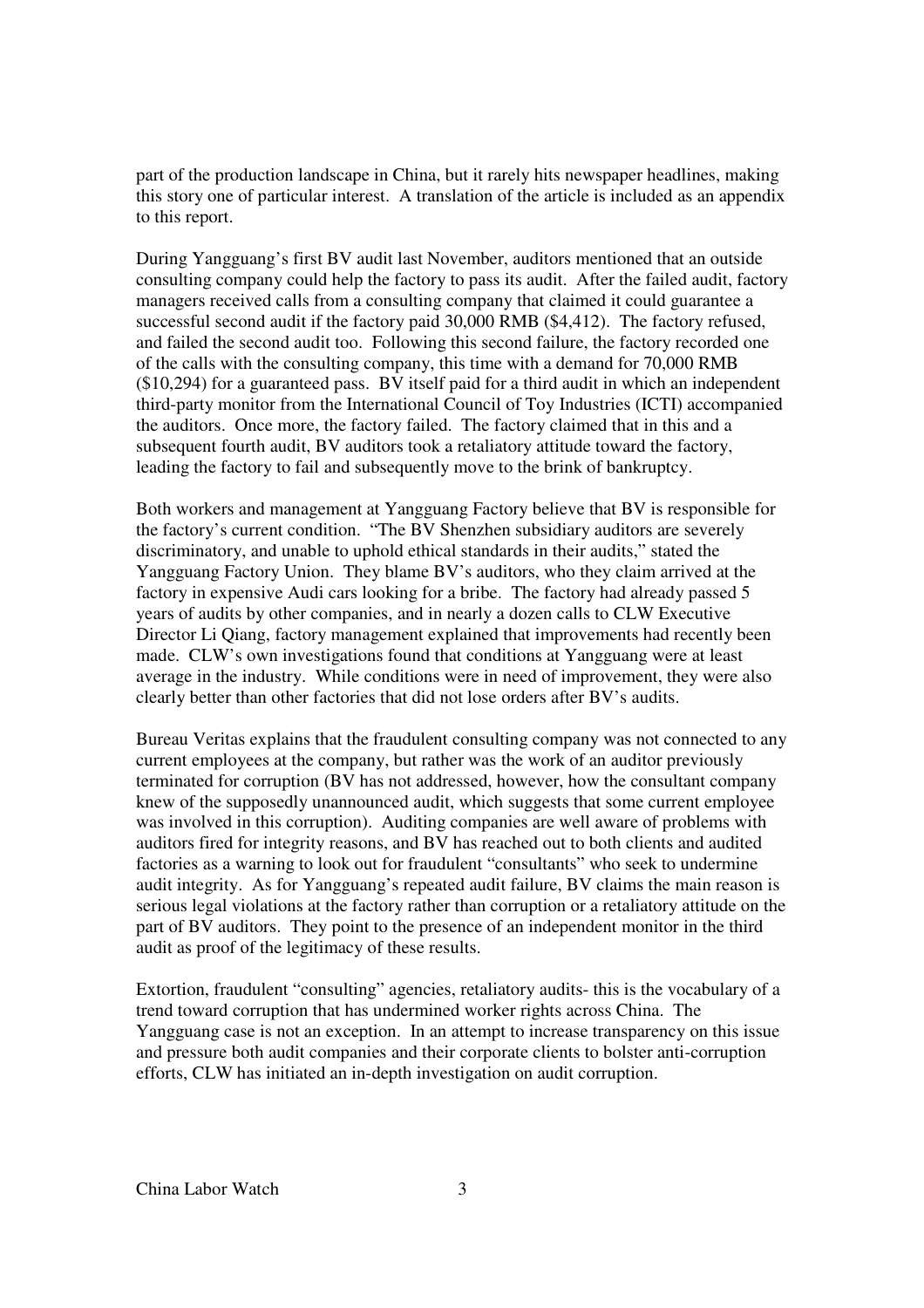### **III. Background and Methodology**

While investigating the supply chains of several multinational corporations in China, CLW has discovered that a large number of factories with substandard factory conditions are able to pass Code of Conduct (COC) audits, like the one in the Yangguang case, by means of corruption. These audits, often conducted by audit companies on behalf of multinational corporations, verify corporate standards, industry-wide standards and international standards. Thus, corruption in the audit process undermines implementation of standards at all levels. This represents a major blow to worker rights protection.

The current report details the first phase of an investigation into the nature of audit corruption, and specific forms that this corruption takes. Research for the report occurred in 2007-2009 in Guangdong Province, China. In this investigation, CLW investigators spoke with high level factory management, managers responsible for social responsibility, supervisors, consulting companies and industry lawyers. In total, the investigation covered over 80 factory audits. 19 of these audits were conducted by BV, of which 10 yielded evidence of corruption. The rate of BV audits in the investigation suspected of corruption, then, is 53%, the highest rate of any company in the investigation.

Corporate audits are conducted by a number of large, multinational auditing companies, but this report focuses on BV, the company responsible for the Yangguang audit. Headquartered in Paris, France and operating since 1828, the Bureau Veritas group provides conformity assessment and certification services around the world, focusing on inspection, analysis, audit and certification of products, infrastructure and management systems. BV has 850 offices and labs around the world, and employs over 33,000 people. This report only targets BV's operations in Guangdong Province, China.

It should be noted that CLW has been in constant communication with BV regarding information in this report. BV has investigated these specific instances of corruption and made improvements to its anti-corruption efforts in China. Nevertheless, CLW urges any customers of factories mentioned in this report to conduct independent audits on the factories in question to verify conditions. CLW urges BV to continue pressing for high quality anti-corruption work, and for other audit firms to follow suit.

# **IV. Investigation Results**

The investigation identified the following specific forms of corruption in the COC audit process: Extortion, Accepting Bribes, Retaliatory Audits, Transportation Requests, Food Service Requests, and Other Forms of Corruption. Each type of corruption is illustrated by a single case or a number of cases that flesh out specific details of how a type of corruption operates. These types of BV auditor corruption are not limited to BV or a single industry, but are representative of corruption that occurs in all COC audits.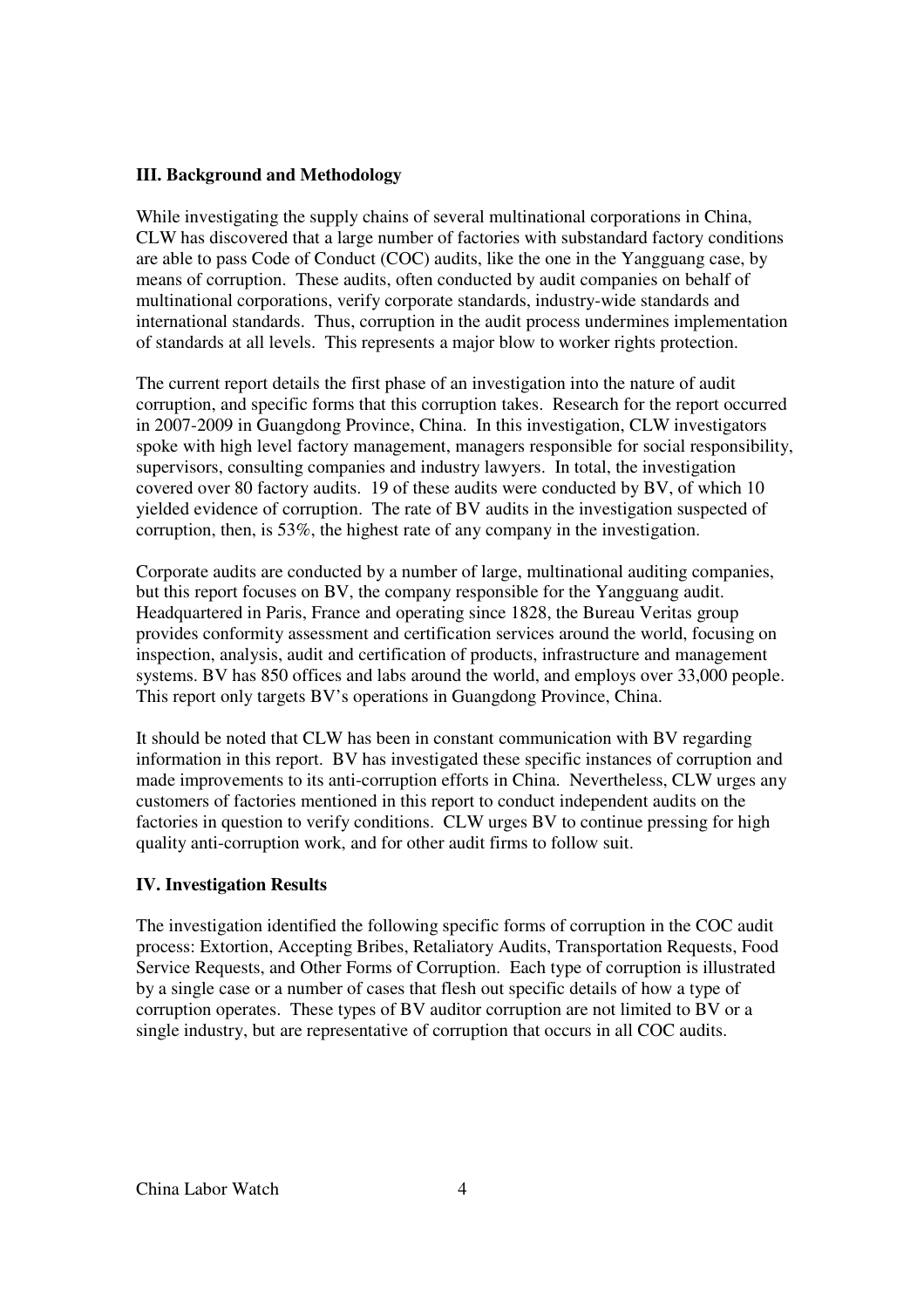### **1. Extortion**

The investigation revealed that in the process of COC audits, auditors often extort factories to give bribes. The process of extortion begins with a question. During the audit process, after auditors have identified proof of violations at a factory, they will present the proof to factory management and ask how the violation should be handled. If the auditor has identified a serious violation, such as the factory not following guidelines for working hours or paying wages illegally, the factory will not pass its audit if the auditor records the violation. While ultimately, the decision as to whether a factory will pass is left to the customer or institution to determine, both the auditor and factory management are well aware of what criteria would prevent the factory from passing. Therefore this question represents an important decision for factory managers.

Many factory managers know that when they are asked this question, the auditor is asking for a bribe. Paying this bribe will allow the factory to successfully pass the audit and is therefore in the best interests of the factory (at least, their short term interest). Thus, most managers will respond, "We hope you can help us out, please tell us what we must do to avoid having this violation recorded in the report." At this point the auditor will write a number on a blank paper or type it into a calculator, and this is the figure that the factory must pay as a bribe. If the factory agrees, they need only to put the money in an envelope and give this to the auditor, and once the auditor has confirmed that it is the correct amount, the auditor will give a passing audit to the factory.

In some cases, the amount of the bribe is discussed. If the factory manager believes the request exceeds their capacity, they will suggest another amount. If the auditor agrees in the end, the deal will occur. If the factory does not agree to pay the bribe, the auditor will conclude that the factory is unqualified in the report.

### *Case 1- Extortion and Bribe Negotiation*

On December 23, 2008 3 BV auditors conducted an audit at Jian Lin Factory in Chang An Town, Dongguan City, Guangdong Province. Upon discovering that the factory's working hours had problems, the auditors requested a bribe for the amount of 15,000 RMB (\$2,206)/person (a total of 45,000 RMB or \$6,618). Because the factory management believed its working hours were compliant with regulations, they refused to give the money. The auditors insisted that if the bribe was not given, they would write in the audit report that working hours were not within the guidelines.

Factory management feared that a complaint would not succeed because of inadequate complaint channels. Therefore in order to protect the factory's interests, one manager suggested giving the three auditors 5,000 RMB (\$735) each (15,000 RMB or \$2,206 total), with the added condition that the auditors would guarantee that no follow up audit would take place. The factory's owner finally agreed to this suggestion, and the auditors also agreed to the amount and conditions. While it was far from their desired goal, the factory stated that it was their highest tolerable limit and so the auditors agreed. In the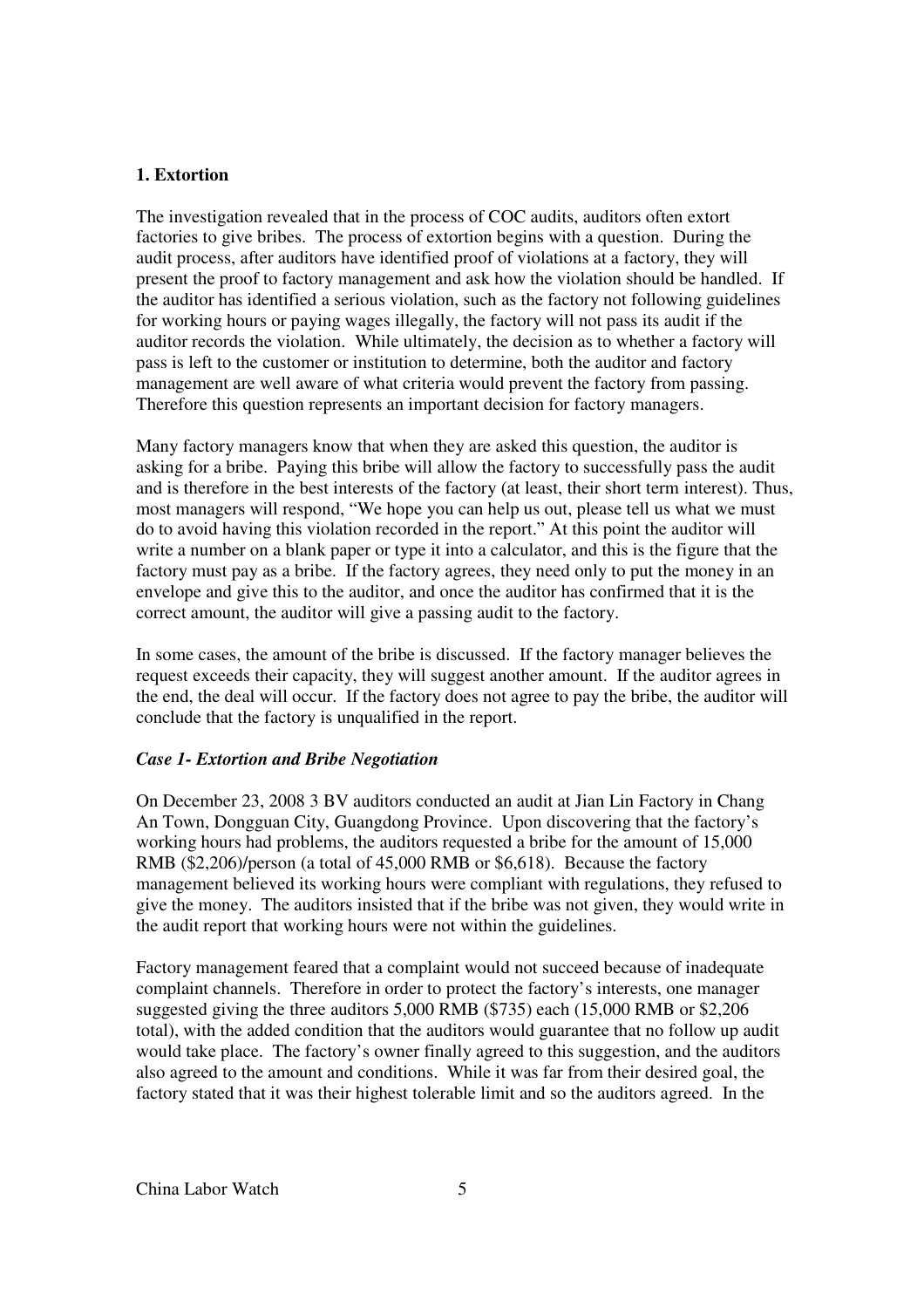final report, the auditors recorded only 4 minor instances of factory noncompliance, which according to regulation means that no further follow-up was necessary.

After CLW reported this instance to the ICTI toy factory certification program, on December 30 two BV investigators went to the factory to investigation the incident. Due to the result of this investigation, as well as other ongoing investigations, all three of the auditors involved were terminated or resigned from BV. Both BV's quick response to this case and its existing investigations demonstrate that the BV integrity control program is active and produces results.

Other factories had similar stories about these three auditors. They succeeded in obtaining 9000 RMB (\$1,324)/person at one factory and 5000 RMB (\$735)/person at another.

The following typical features can be noted in this case:

- 1. During instances of extortion, the entire audit team can participate and each auditor may ask for a portion;
- 2. The head of the team is not able to demand more because of their position;
- 3. If only one person in the team objects, the extortion will not happen.
- Factories fear reporting extortion because they do have some issues and suspect that after reporting they will face an even stricter audit.

### *Case 2- Bribery through a "Consulting Agency"*

In 2007, a BV auditor accompanied by two others (possible other auditors or friends of the auditor) conducted an audit at Teng Da Factory in Chang'An Town, Dongguan City, Guangdong Province. During the audit, the factory did not offer a bribe to the auditors but hired the firm Dongguan Baifen Bai Consulting ("Dongguan 100 Percent Consulting ") to offer 10,000 RMB to each auditor. In the end, the factory's audit was successful enough continue receiving orders from international brands.

The factory hired the consulting firm already in its preparation for the COC audit. The firm's contract contained a guarantee that the factory would pass, or else the firm would pay damages to the factory (limited to the consulting fees paid by the factory). In this arrangement, the factory did not offer a bribe to auditors directly, but the consulting firm actively used bribery to guarantee that the factory passed its audit. Of course, the amount of the bribe was, in turn, limited by the fees paid by the factory to the firm.

In this case, corruption was enabled by a consulting company, much like the one involved in the Yangguang case. With a consulting company's assistance, a factory is able to adhere to professional business ethics while the consulting firm engages in corrupt behavior to satisfy auditors' requirements. While it is difficult to identify to what existing relationship the auditors have with the consulting company, CLW has classified this case as "extortion" because the bribe is negotiated between the consulting firm and the auditor, and the factory management is not directly involved in this exchange.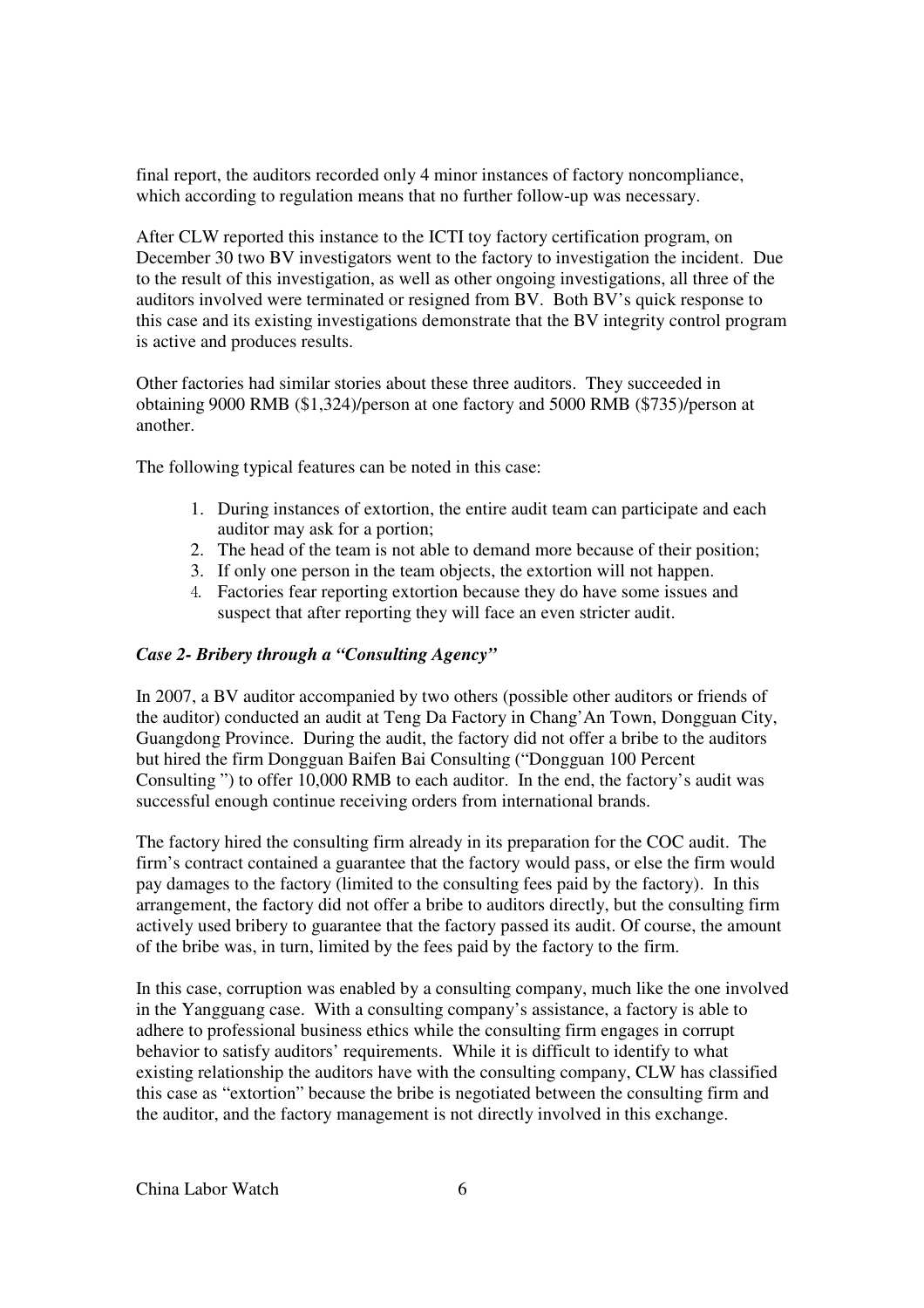This Dongguan "consulting" firm Bai Fen Bai Consulting in this case has been involved in a number of other cases involving BV auditors. Its slogan is a 100% guarantee that a factory will attain audit success. Its consulting fees are very high, generally 50,000 RMB (\$7,353) or more, which is significantly higher than the industry average. A portion of the consulting fees are presented as a bribe to auditors, and the net profit of the consulting company is not high after 20-30,000 RMB (\$2,941-\$4,411) is used as a bribe. The company guarantees that the factory will not have to improve any deficiencies in working hours, wages or benefits, thus positioning itself squarely against the interests of workers at the factories with which it "consults".

In October 2009, a factory in Dongguan was audited by BV. One week prior to the audit, the factory was contacted by a consulting agency which was aware of BV's upcoming audit and claimed it could help the factory to pass. In discussing the cost of this service, the consulting company stated that if the factory did not have any major problems, they could pay 10,000 RMB (\$1,470) but if they had serious problems they would need to pay 25,000 RMB (\$3,676). The factory paid the higher price for the company's help.

After the consultant company helped the factory to prepare for its audit, two BV auditors came to audit the factory. They did not identify any serious problems and the factory passed the audit without any major difficulties.

This case tells that BV has issues monitoring the confidentiality of information, and that issues of corruption plague BV internally. The auditors in this case do not necessarily have integrity issues themselves.

#### *Case 3- Double Crossing and Mutual Extortion*

One factory manager told CLW's that in late August 2007, management was pleased that a bribe of only 2,000 RMB (\$294) was necessary in order to pass an audit. Originally, the auditor asked for more. She deliberately made trouble for the factory and then asked for a 10,000 RMB (\$1,471) bribe. The factory management began to follow through with the auditor's demands and negotiate the bribe, but secretly recorded the conversation. Afterward, managers told the auditor that the entire conversation was recorded, and if she did not accept a bribe of only 2,000 RMB then the factory would present the tape to BV's upper management. The auditor accepted immediately. In following up on this case, CLW's investigators discovered that, unfortunately, the recording was not preserved.

One very interesting part of this instance of corruption was that after obtaining a recording of the auditor's unethical behavior, the factory did not go to BV's upper management and report the case, which would have been sufficient to deter the extortion. Instead, management offered a bribe when there was no need. Why would factory management pay this unnecessary bribe when there was a clear alternative?

Factory management gave the following response to the above question: "Currently it is very common to offer bribes or other services to auditors, and the factory merely hoped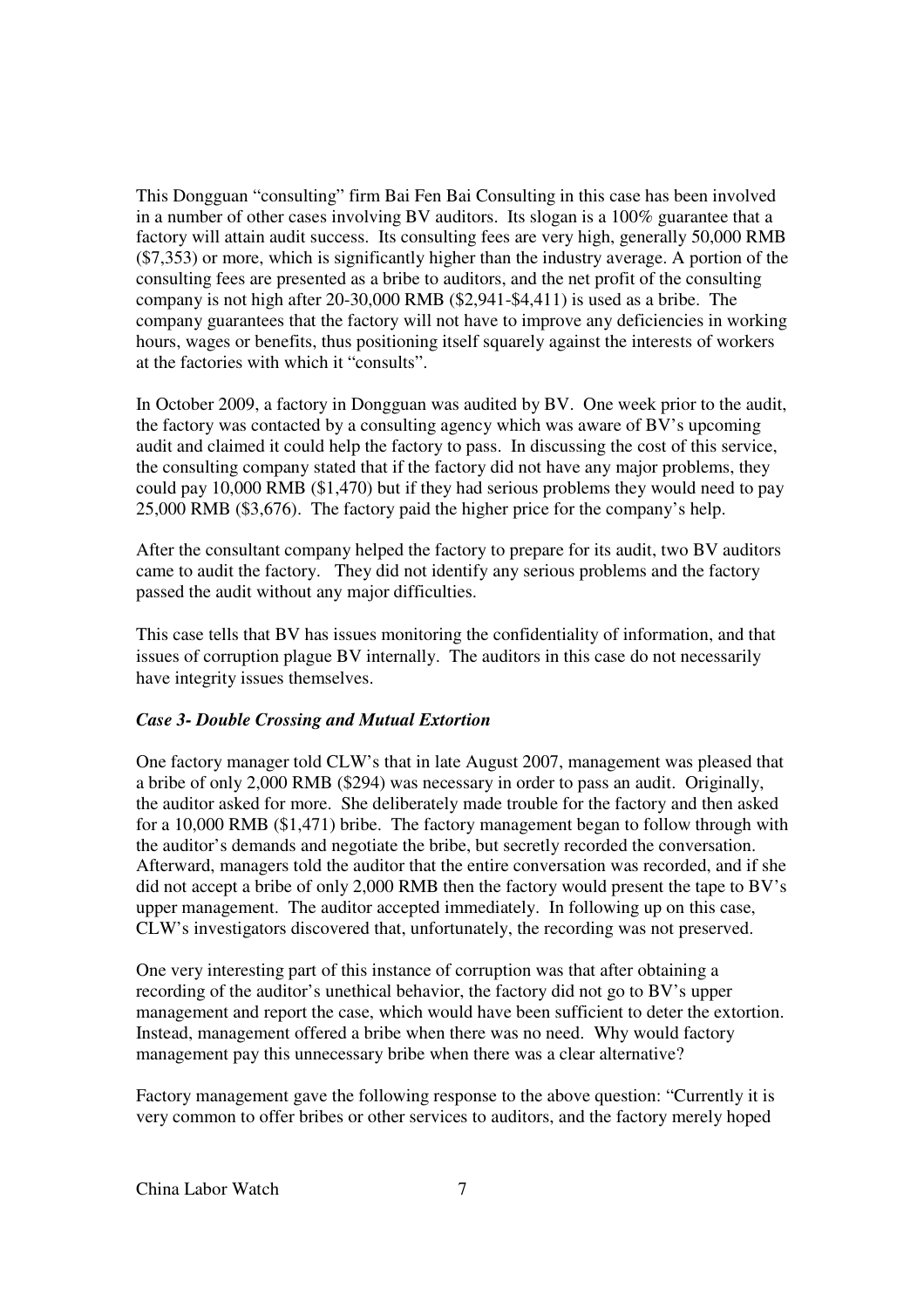to avoid excessive auditor demands. Factory management does not want to pay a bribe that would raise costs unacceptably, and it is reasonable to pay 1000-3000 RMB or offer some other services in order to successfully pass a one time audit. Many factories voluntarily use these standards in offering bribes or other services. If the factory gave the recording to BV or a customers, the audit would be a failure and a new one would be arranged, which is not in the interest of the factory."

This case provides more insight into the process of corruption:

- 1. Factories have means of restricting the amount of the bribe that auditors demand.
- 2. There is little practical value in exposing auditors' unethical behavior to auditing companies, which hope for evidence of corruption to catch the few bad eggs amongst the hundreds or even thousands of auditors they employ. Nevertheless, the monitoring system they use offers no guaranteed benefits to the factory.
- 3. This story confirms an aspect of the example in Case 1: when negotiating the price of a bribe, the auditors must write the figure rather than saying it aloud.

### **2. Accepting Bribes in an Audit**

During the audit process, after auditors have identified serious violations of which the factory is also aware, some factories will offer bribes in order to pass the audit and some auditors will accept the bribes. This transaction can also take place at the very beginning of the audit.

Auditors who accept factory bribes will either conceal serious violations in the audit report or deliberately record only surface evidence of compliance. Of course, auditors will also often record minor violations in the report. The size of bribes that auditors accept range from 5,000-10,000 RMB.

### *Case 4: Auditors Take Care When Accepting Bribes*

In September, 2009, a factory in Dongguan was audited by BV, and hired a consulting company prior to the audit. During the audit, the auditors discovered excessive overtime and wage problems. The consultant company wanted to pay 5,000 RMB to deal with these issues, but the auditors would not accept the payment. The consultant company contacted the factory's board of directors, and only after communicating directly with the factory's board would the auditors accept a bribe of 8,000 RMB each.

This case illustrates that:

- 1. Auditors are sometimes very careful when accepting bribes.
- 2. BV has increased its monitoring of corruption, and auditors are growing more apprehensive to accept bribes.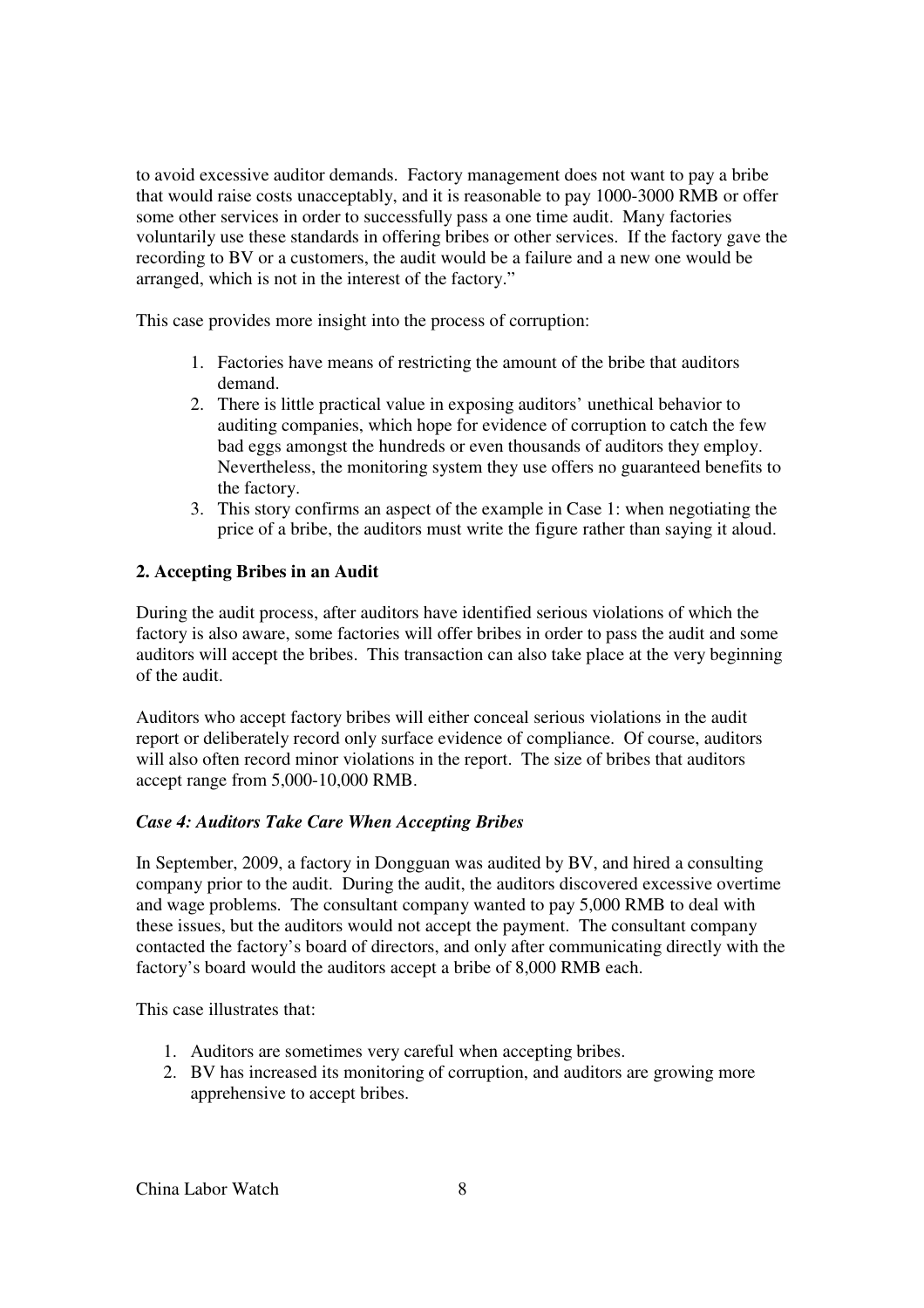During an audit from May 20-21 at a factory in Dongguan (information was given on the condition of anonymity) the factory voluntarily offered a bribe to a female auditor doing an ICTI certification audit on the afternoon of the  $20<sup>th</sup>$ . The auditor refused the bribe, saying "I cannot accept this money or I won't have a job any longer." The investigation therefore also identified instances where BV auditors refused bribes

## **3. Retaliatory Audits**

A "retaliatory audit" refers to an instance where, because of personal reasons, an auditor is unable to maintain impartiality during an audit. The auditors adopt the attitude that their work is not complete until they have identified violations. Upon identifying violations, they will not conduct an analysis synthesizing all of their findings but instead use the single violation to represent the factory's overall compliance. The auditor's goal is not an independent, impartial evaluation of the factory's overall labor performance, but rather to show that the factory has not achieved compliance based on whatever evidence they can find. Not many auditors employ this strategy, but it does happen, especially in cases where bribes are refused, as in the Yangguang case.

### *Case 4- Impartiality Lost in the Retaliatory Audit*

On November 15, 2007, four BV auditors conducted an audit of Ming Wei Electronic Factory in Bao'An District, Shenzhen City, a subsidiary factory of a listed company that owns a number of factories. As a listed company, the factory believes that it does a relatively good job of labor protection. But when auditors came to inspect the factory, they reported a number of violations. One factory manager got into a heated argument with the auditors about the report. This fight soured the relationship between the factory and the auditors, setting the scene for a retaliatory audit.

During the follow up audit three months later, the auditors used an irregular, retaliatory method to conduct the audit. They requested the last 10,000 pages of production records, and announced that working hours were inconsistent with the records. The factory manager once again argued with the auditor, and demanded to be told the auditor's name and contact information as well as information on the complaint process. The auditor refused to provide this information and simply told the factory to call BV's office.

It should be noted that during a COC audit, auditors can, and should, inspect production records in order to verify accurate working times. Normally, auditors randomly select records and compare them with working hours recorded for that day to see if they are accurate. When an inconsistency is discovered between the production date and working hours, auditors must determine if there was a mistake in the records or some issue recording working hours. In this case, the auditor announced that there was a single mistake within 10,000 pages of production records, and immediately concluded that the production records were false.

This is a typical "retaliatory audit". Following a dispute between auditors and factory management, the auditor will deliberately make trouble for the factory on the next audit.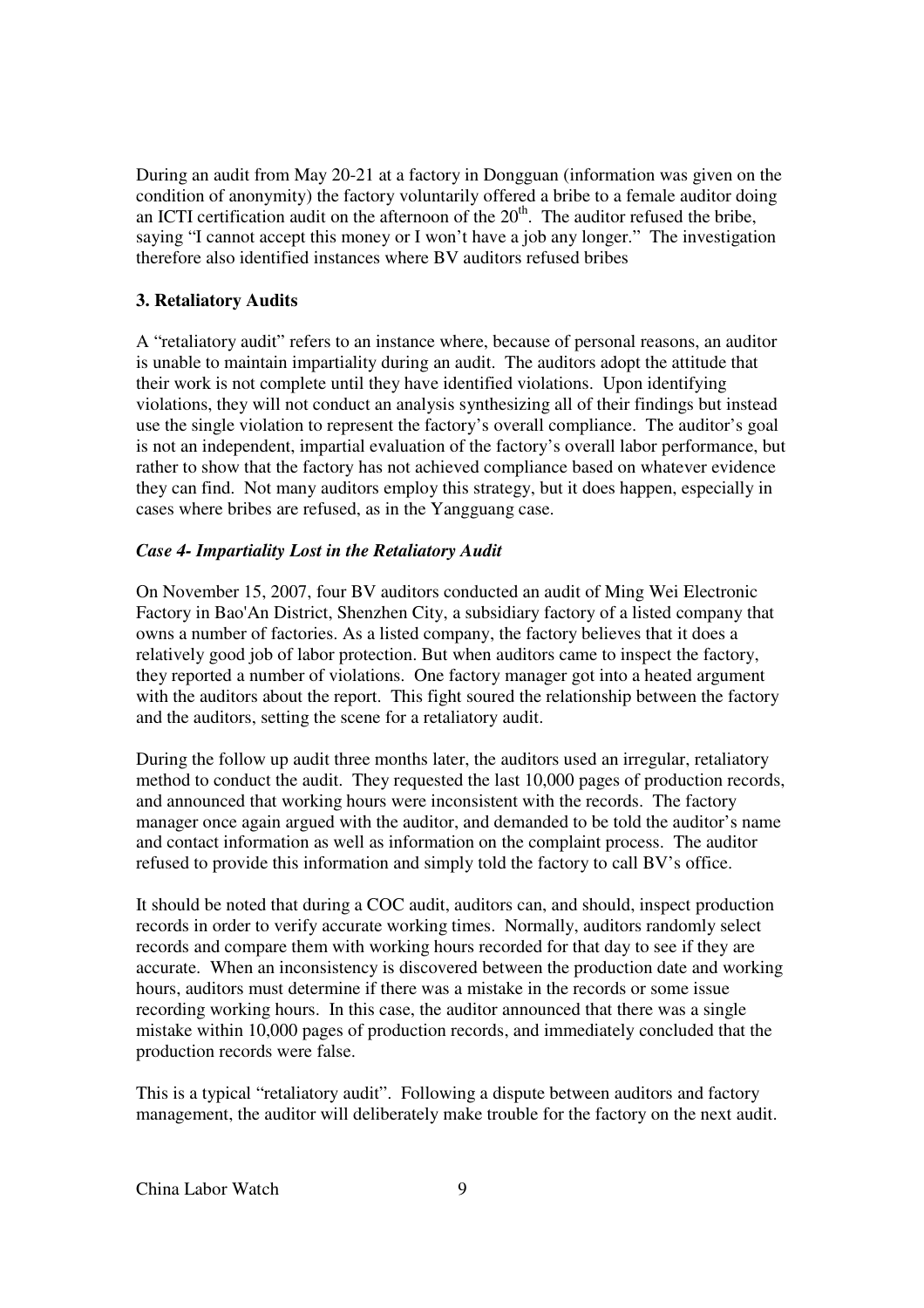Even more troublesome to factory management is the auditor's refusal to provide their own contact information as well as information on the appeal and complaint processes.

## **4. Transportation Service Requests**

Auditors' transportation fees are already paid to the audit company in the audit contract, and auditors are supposed to handle their own transportation (of course, if the factory is in a mountainous area or remote location, the factory is responsible for taking auditors to a close-by bus station or area where taxis are available). Another means of corruption is for auditors to demand the factory provide transportation above and beyond the fee that is already paid.

## *Case 5- Demanding a Ride Home*

On June 24, 2008, after an audit of Lifa Baozhi Pin Factory in Hou Jie Town, Dongguan City, four BV auditors strongly insisted that the factory provide a car to take them to the Puji and Nantou districts of Shenzhen (more than 20 km from the factory). The factory had no choice but to arrange for transportation to Nantou (the meeting point of the city and suburban areas), and the auditors were very dissatisfied that the driver refused to deliver each of them to their residences.

Why would auditors demand that the factory provide transportation? One possibility is that BV uses a fixed transport fee system and the money the auditors save on transportation fees will go directly to their income. Another possibility is that the auditors see themselves as entitled to special privileges.

# **5. Food Service Requests**

Can auditors accept cafeteria services at a factory? In some multinational corporations' 2<sup>nd</sup> party audits, accepting a factory's canteen service is strictly prohibited. If there are no other eating establishments nearby or if it is inconvenient not to eat in the factory cafeteria, auditors must pay the canteen fee (usually around 10 RMB). In recent years, it has become common for auditors from auditing companies to eat in factory cafeterias as long as the food is the same cafeteria food that the factory normally prepares.

Another policy audit companies have adopted to handle this issue is to require auditors to "go dutch" when eating out with factory managers to show that they have not received any special treatment. Of course, this payment is largely symbolic and rarely do audits actually pay for the full cost of their portion of meals. Meals that factory management arranges often cost 100 RMB/person which greatly exceeds the 30 RMB/meal limit imposed by many audit companies.

### *Case 6- Ordering at a Gourmet Feast*

In the audit described above at Lifa Baozhi Pin Factory, the factory arranged for several managers to accompany the auditors to a meal. According to Chinese business customs,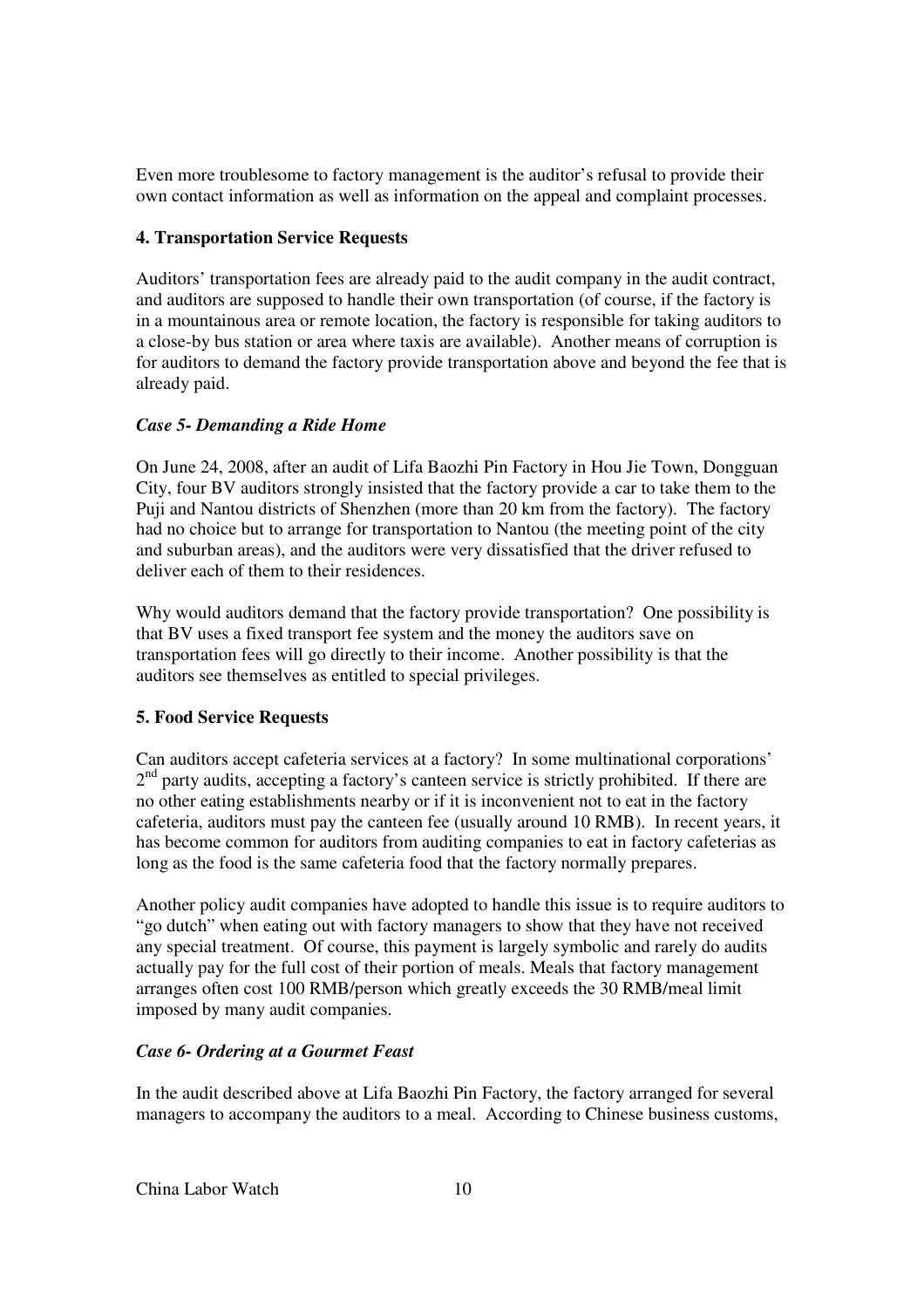the guests should ask the host to order, but in this case the managers politely requested for the auditors to order food. The BV auditors did order and the cost of the meal exceeded 100 RMB/person. This fee was paid by the factory manager.

## **6. Other Forms of Corruption**

A. Accepting entertainment services from the factory: usually Karaoke, spa treatment or sexual services. Usually it is only male auditors that accept this kind of service;

B. Travel services: If the factory is located near to a scenic area, managers will escort some auditors to go sightseeing in the area;

C. Accepting gifts of money: After the audit is finished, if the factory is satisfied with the auditor's performance they will give a financial gift while seeing off the auditor, generally 500-3,000 RMB.

D. Accepting gifts/products: If the factory discovers an auditor is interested in the electronics, toys, clothes, shoes or other products made at a factory, they will arrange to give these gifts to the auditor.

### **V. Multinational Corporations Hide Behind Third Party Audits**

In October, CLW Executive Director Li Qiang met with the management of a number of factories. They complained that because of their factories' size, they could not falsify audits and therefore their costs were very high, making it difficult to complete with factories that passed multinational corporations' audits through bribery. This led them to reduce labor costs or investment in safety. One factory manager who was particularly familiar with multinational standards told CLW that BV is very flexible in the audits it conducts for multinational corporations.

Auditor corruption not only leads to unfair competition between factories, it also leads to unfair competition between multinational corporations sourcing from China. Some corporations merely seek to placate the outside world, not become models of responsibility. However, they nonetheless find that they have no choice but to go beyond statements and conduct actual audits. Third party auditors that understand the situation may give these companies the positive results they want, regardless of factory conditions. This leads to unfair competition between corporations that actually seek to implement good social corporate responsibility programs and those just seeking to appease customers.

In 2009 CLW conducted in-depth investigations on 4 Dollar General (DG) factories. Workers at some factories worked for over 150 hours/month, factories withheld overtime wages, wages were lower than the legal minimum wage, and some departments had major safety issues. CLW investigated these factories since May of 2008, and even sent investigators into the factories to obtain concrete evidence of violations. CLW cannot confirm that corruption was involved in BV's audits of these factories. CLW can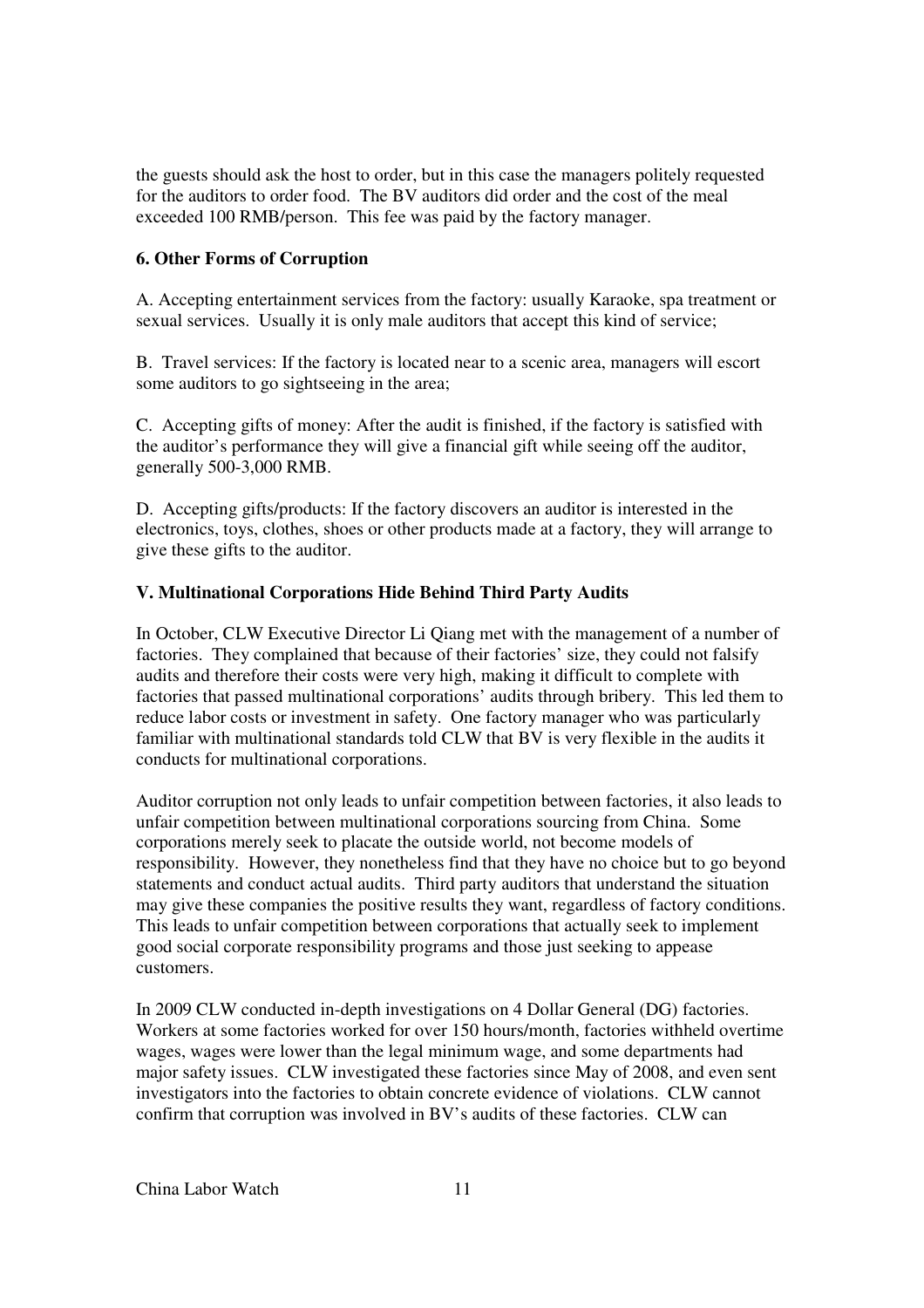confirm that DG has continued to place orders at these factories in spite of serious violations of both the law and DG's code of conduct, even after BV audited the factories numerous times.

Case 7 illustrates a concrete example of a factory with gross violations passing BV's audits.

## *Case 7- Overlooked Sweatshop Conditions*

Shan Sha Teng Da Plastic Factory in Chang'an Town, Dongguan City passed a BV COC audit by means of corruption. However, the factory was a well known "sweatshop" in its industrial area:

- 1. There is age discrimination in recruitment, and only 18-40 year olds are hired.
- 2. If workers in the probationary period would like to resign, they are not paid any wages. For example, if after two weeks a worker decides to resign, they will be given no wages, and can only leave without being paid.
- 3. Workers are only paid 22.5 RMB/day, about 60% of the minimum wage. Workers are only paid 3.8 RMB/hour for overtime at night, also 60% of the legal overtime wage. Workers are paid regular wages for Saturday overtime (not OT wages) which is 30% of the legal requirement.

On the other hand, some factories with relatively good rights conditions refuse to pay bribes and do not receive certification. Shenzhen Tian Wei Factory, a subsidiary of Hong-Kong listed IDT Group, encountered such a situation.

### **V. Conclusions**

Even if only one or a few auditors at each major audit company ignore ethical requirements and not the majority, this report demonstrates that these incidents are never isolated. A single auditor audits over 100 factories per year. If an auditor is found to engage in corrupt behavior once, it is unlikely that they are seriously committed to ethical standards at other times. Therefore, the dozen or so auditors that CLW identified as engaging in corrupt behavior in this report could influence tens or hundreds of factories (employing thousands or tens of thousands of workers). And there are other corrupt auditors that CLW has not identified.

While the forms of corruption show a good deal of diversity, the end result is the same. Corrupt auditors continuously enable sweatshops to export goods to Europe and America while concealing labor violations from corporations and consumers. This serves to undermine the efforts of factories that do invest in good labor conditions and therefore undermines worker's rights in general and on the specific factory level. CLW therefore has the following recommendations: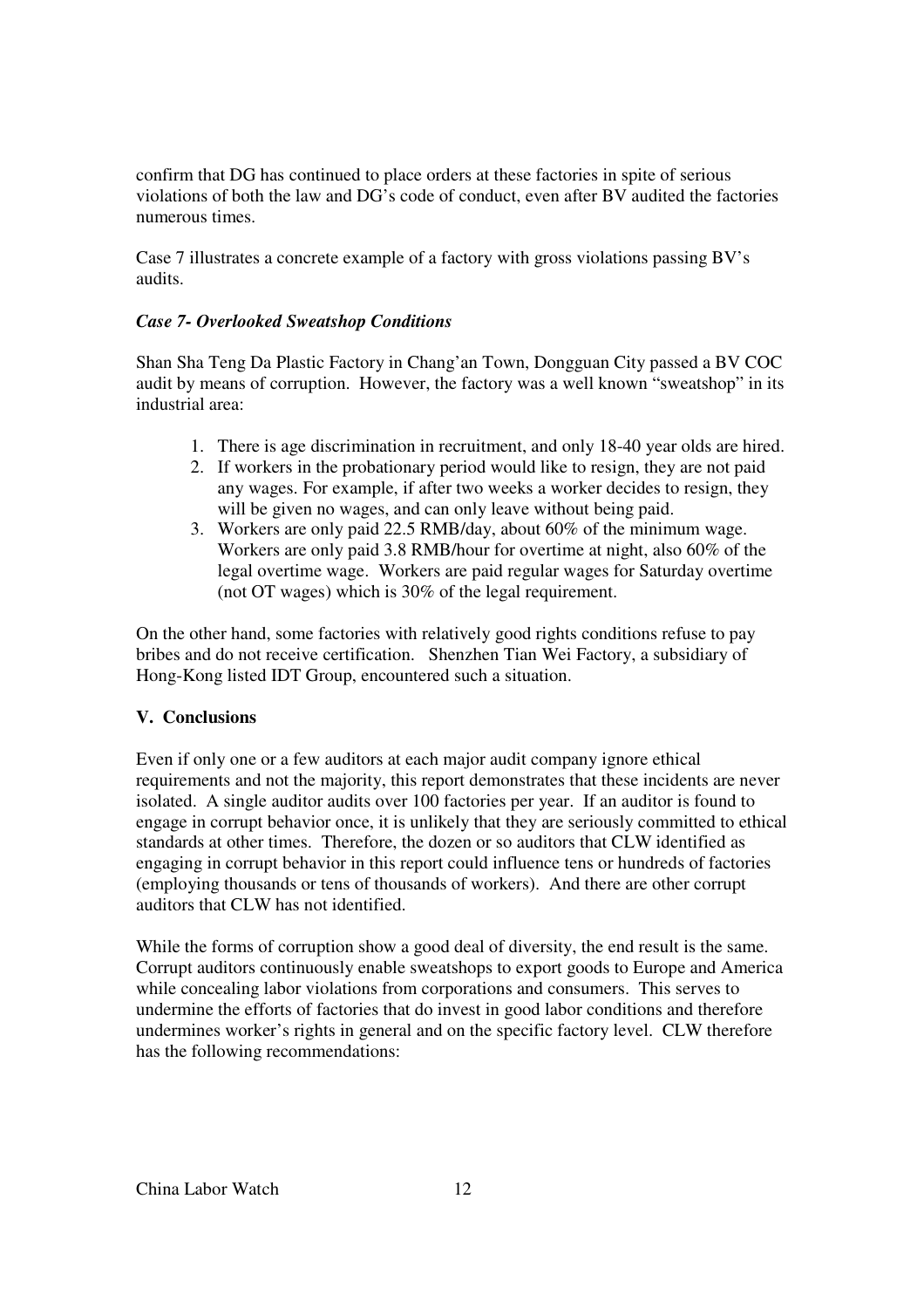- 1. Corporations that do business with BV must do spot checks of BV-audited factories (a practice BV itself agrees to), and BV certification must be monitored by third party organizations.
- 2. BV must implement a more effective anti-corruption system, including third party corruption inspection.
- 3. BV must implement a public anti-corruption reporting system, and guarantee that factories which report corruption will not face retaliatory audits.

#### **VI. Appendix. Article from** *Southern Metropolis Daily*

#### **Refuse "Bribery Demands" and Fail Tests:**

Factory Names International Certification Company in Complaint of Unethical Audit Behavior, Still No Response from Company

Online here.

By: Feng Lei Date: 2009-08-05 Source: *Southern Metropolis Daily* (Nanfang Dushi Bao)

Summary: From last November 11 through July 22 of this year, Yangguang Plastic Factory, a Hong Kong-invested enterprise in Longgang District, Shenzhen, was audited four times by internationally known certification company Bureau Veritas (BV). After failing all four audits, Yangguang Plastic Factory lost orders and crept toward bankruptcy. Yesterday, the factory union issued a complaint against BV's Shenzhen subsidiary auditors for "demanding bribes" and when they were not delivered taking unethical "reprisal" which has led over a thousand workers to the brink of unemployment.

Factory: Failed to pass audits, no more orders

According to Yangguang Plastic Factory union leader Mr. Li, the factory currently employs over 1,000 workers, and is certified for international toy company Mattel's OEM (Original Equipment Manufacturer) status, and has been a part of the International Council of Toy Industries (ICTI) for nearly six years. In order to follow international export conventions, the factory submits itself each year to auditing by a third party certification group, and last year before November, had successfully passed a number of third party firms' audits. Although at times audits discovered issues, the factory was always able to pass after correcting these problems. From last November, however, ICTI assigned international certification company BV to audit the factory four times through July 22 of this year, and the factory failed each time. As a result, the factory has no more orders and is on the verge of bankruptcy.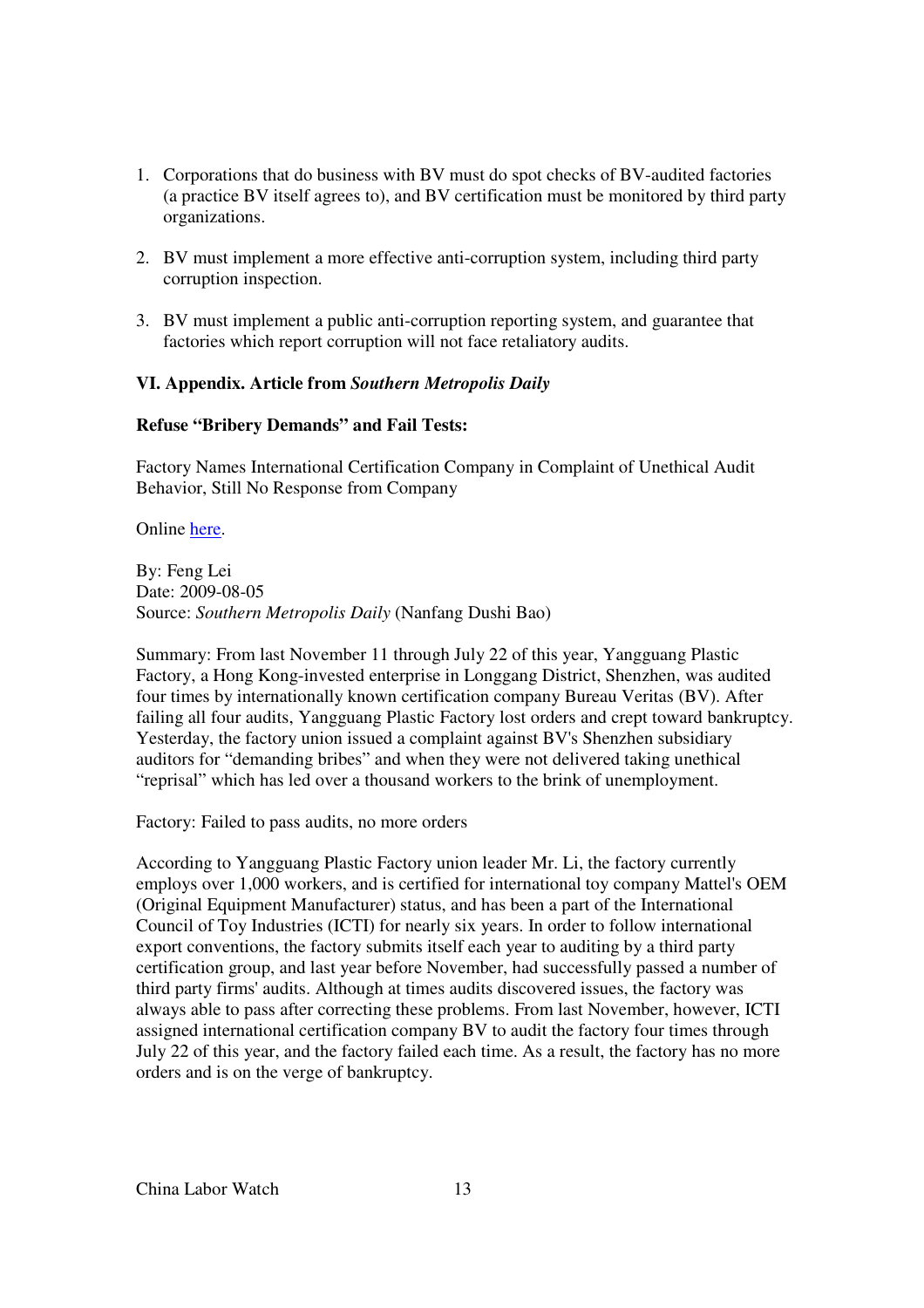According to factory vice president Mr. Ning, last year on November 11, BV's Shenzhen office auditors conducted the first audit, and a team of three auditors discovered a total of 34 problems. A dispute resulted when the factory management and auditors had different views of certain problems, and finally, one of the auditors went so far as to suggest that "Your factory has so many problems, you should invite a consulting company to assist you."

According to union director Li, at 7 pm on February 28 of this year, a man called factory manager Mr. Jiang and said, "[ informal: Old] Zhang, during the factory audit this time, give 30,000 RMB [\$4,412 USD] to ensure passing, we will give you this final chance." Jiang recorded the phone conversation. Finally, the factory decided to reject the request for money. On March 2 during the second factory audit, BV's Shenzhen office auditors once again discovered more than ten problems, and the factory could not understand why the auditors claimed to discover the same problems as in the original audit. Again, the factory did not pass. After this, Jiang called the man who offered the "bribery demand" and was told "If you want to give money now, it will take 70,000 RMB [\$10,294 USD] to guarantee a pass."

Li states that they were very angry, and reported to BV that the three auditors had demanded bribes. The three auditors were fired. After, on March 28 and July 22 of this year, BV conducted its third and fourth audits of the factory and again the factory did not pass, each time with the same assessment. As a result, the factory believed that BV company harbored a "vindictive" attitude, which led to the drop-off of orders and over 1,000 workers who now face unemployment as the factory approaches bankruptcy. For this reason, the factory presented the situation to the Henggang Road Union, the Longgang District Union, and the Shenzhen Federation of Trade Unions, and also submitted the "bribery demand" recording.

"The BV Shenzhen subsidiary auditors are severely discriminatory, and unable to uphold ethical standards in their audits," stated the Yangguang Factory Union. "The audit materials they collected are extremely one-sided, and do not accurately represent actual circumstances in the factory. The audit division has its demons too; while they did not take no notice of complaints and other communication with the factory, they were evasive, which has caused serious financial losses to both the factory and its workers."

### Factory union: Has "bribery demand" recording, investigation underway

Yesterday morning, Henggang Road Union Vice-Chairman Mr. Zhang stated they had earlier received complaints from Yangguang Plastic Factory, and received the "bribery demand" recording, and although they had contacted BV's Shenzhen subsidiary office, they had not yet made contact with someone to resolve the situation. If BV's Shenzhen office can not actively handle the issue, BV's Shenzhen office will be responsible for subsequent social instability.

Yesterday morning, a Longgang District Union Worker Rights Department official stated that the union was actively investigating the situation and was still waiting for a direct